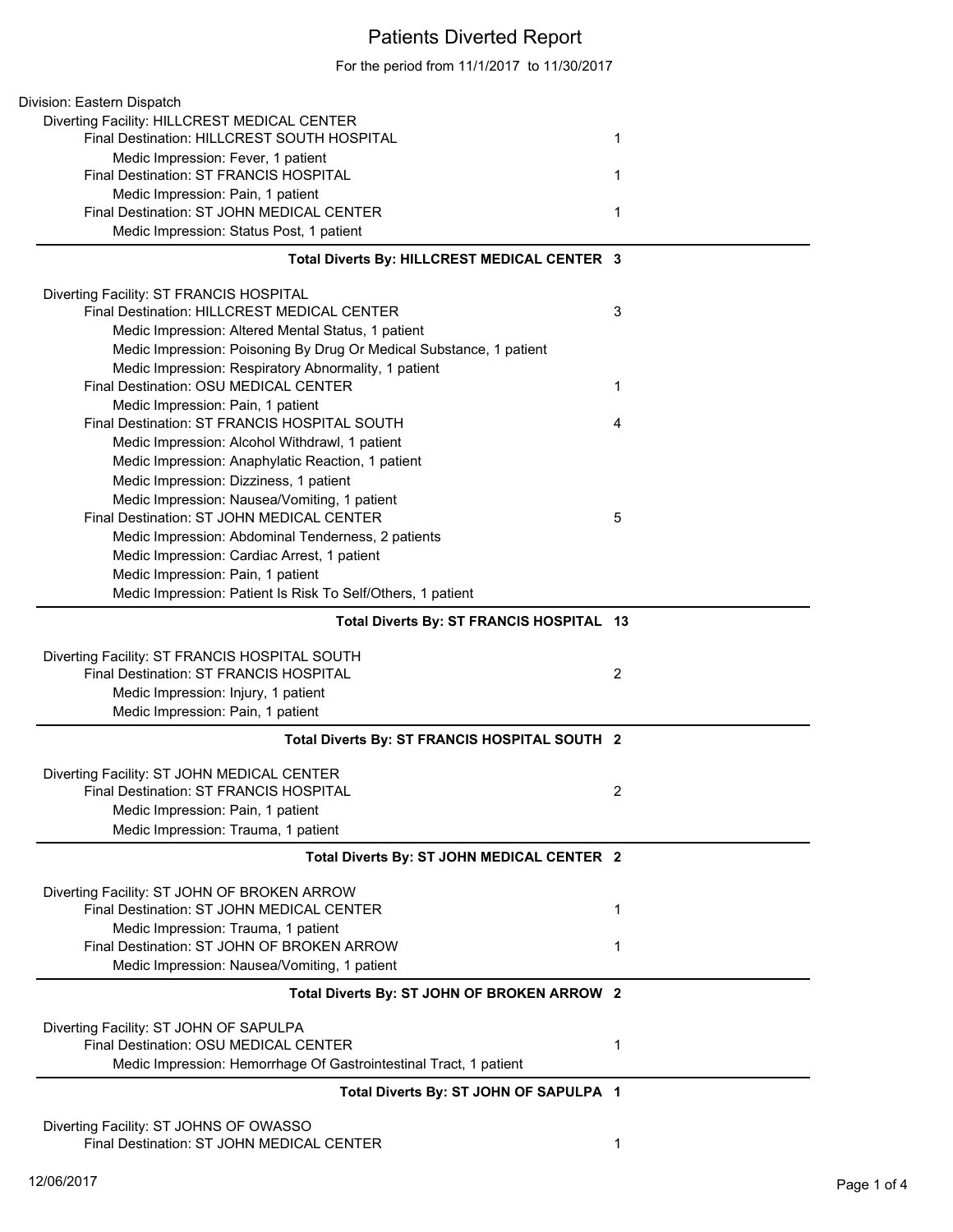**Total Diverts By: ST JOHNS OF OWASSO 1**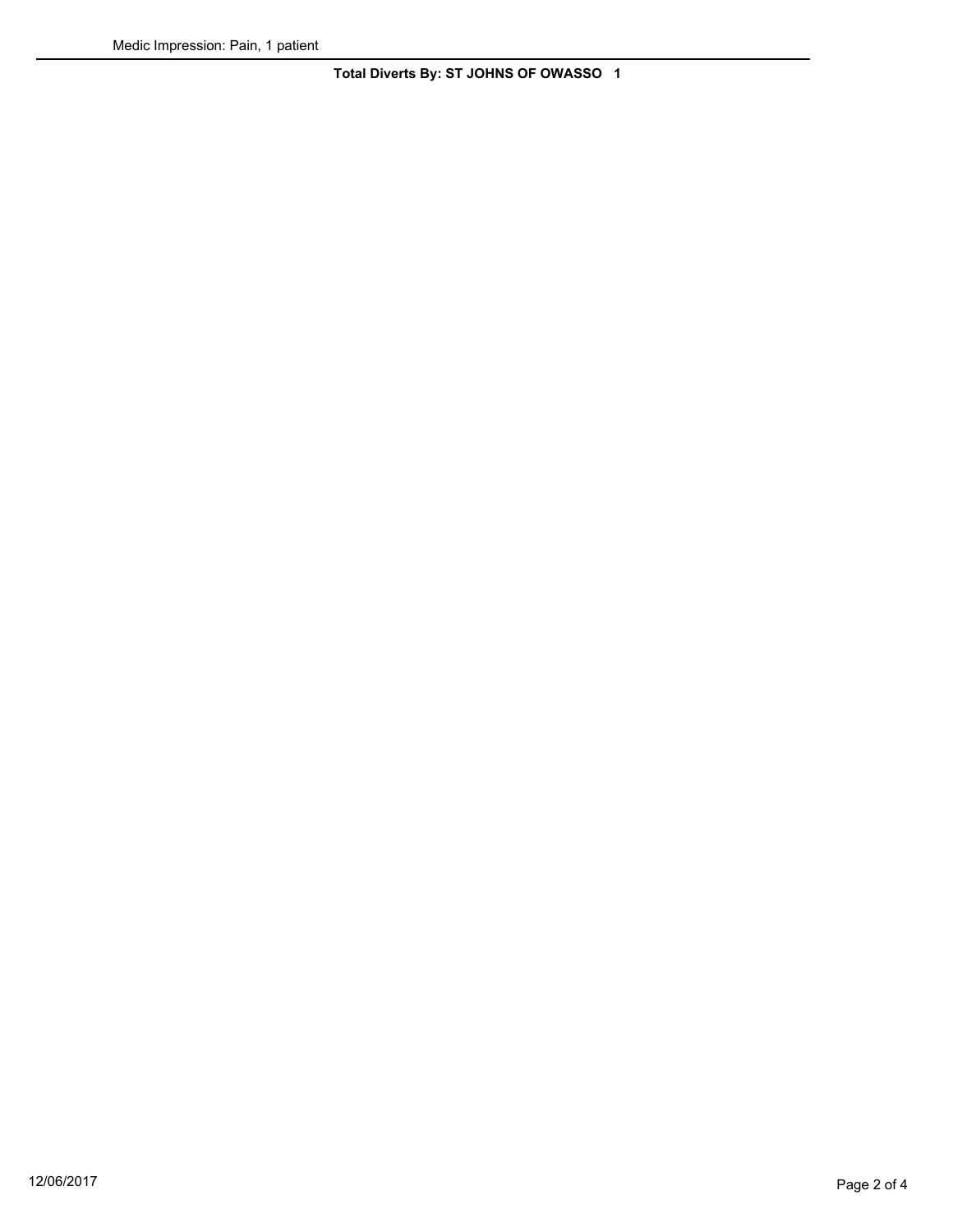| Division: Western Dispatch                                                                                         |   |
|--------------------------------------------------------------------------------------------------------------------|---|
| Diverting Facility: ALLIANCE HEALTH - DEACONESS                                                                    |   |
| Final Destination: ST ANTHONYS HOSPITAL                                                                            | 1 |
| Medic Impression: Dizziness, 1 patient                                                                             |   |
|                                                                                                                    |   |
| Total Diverts By: ALLIANCE HEALTH - DEACONESS 1                                                                    |   |
| Diverting Facility: BAPTIST INTEGRIS MEDICAL CENTER                                                                |   |
| Final Destination: ALLIANCE HEALTH - DEACONESS                                                                     | 4 |
| Medic Impression: Altered Mental Status, 1 patient                                                                 |   |
| Medic Impression: Anaphylatic Reaction, 1 patient                                                                  |   |
| Medic Impression: Fever, 1 patient                                                                                 |   |
| Medic Impression: Trauma, 1 patient                                                                                |   |
| Final Destination: MERCY HEALTH CENTER                                                                             | 2 |
| Medic Impression: Hemorrhage Of Gastrointestinal Tract, 1 patient                                                  |   |
|                                                                                                                    |   |
| Medic Impression: Mental Health/Psychatric Illness, 1 patient<br>Final Destination: SOUTHWEST INTEGRIS MEDICAL CEN | 1 |
|                                                                                                                    |   |
| Medic Impression: ACS, 1 patient                                                                                   |   |
| Total Diverts By: BAPTIST INTEGRIS MEDICAL CENTER 7                                                                |   |
| Diverting Facility: MERCY HEALTH CENTER                                                                            |   |
| Final Destination: ALLIANCE HEALTH - DEACONESS                                                                     | 2 |
| Medic Impression: Dizziness, 1 patient                                                                             |   |
| Medic Impression: Injury, 1 patient                                                                                |   |
| Final Destination: BAPTIST INTEGRIS MEDICAL CENTER                                                                 | 3 |
| Medic Impression: Syncope, 2 patients                                                                              |   |
| Medic Impression: Trauma, 1 patient                                                                                |   |
| Final Destination: INTEGRIS MEDICAL CENTER - EDMOND                                                                | 1 |
| Medic Impression: Altered Mental Status, 1 patient                                                                 |   |
| Final Destination: OKLAHOMA HEART HOSPITAL                                                                         | 1 |
| Medic Impression: Hypertension, 1 patient                                                                          |   |
| Final Destination: OU MEDICAL CENTER EDMOND                                                                        | 1 |
| Medic Impression: Trauma, 1 patient                                                                                |   |
| Final Destination: ST. ANTHONY HEALTHPLEX NORTH                                                                    | 1 |
| Medic Impression: Abdominal Pain, 1 patient                                                                        |   |
| Total Diverts By: MERCY HEALTH CENTER 9                                                                            |   |
|                                                                                                                    |   |
| Diverting Facility: NORMAN REGIONAL HEALTHPLEX<br>Final Destination: NORMAN REGIONAL HOSPITAL                      | 1 |
|                                                                                                                    |   |
| Medic Impression: Respiratory Abnormality, 1 patient                                                               |   |
| Total Diverts By: NORMAN REGIONAL HEALTHPLEX 1                                                                     |   |
| Diverting Facility: NORMAN REGIONAL MEDICAL CENTER - MOORE                                                         |   |
| Final Destination: NORMAN REGIONAL HEALTHPLEX                                                                      | 1 |
| Medic Impression: Abdominal Pain, 1 patient                                                                        |   |
| Final Destination: NORMAN REGIONAL HOSPITAL                                                                        | 1 |
| Medic Impression: Pain, 1 patient                                                                                  |   |
| Total Diverts By: NORMAN REGIONAL MEDICAL CENTER - MOORE 2                                                         |   |
| Diverting Facility: OKLAHOMA CITY VA HOSPITAL                                                                      |   |
| Final Destination: BAPTIST INTEGRIS MEDICAL CENTER                                                                 | 4 |
| Medic Impression: ACS, 1 patient                                                                                   |   |
| Medic Impression: Chronic Airway Obstruction, 1 patient                                                            |   |
| Medic Impression: Respiratory Abnormality, 1 patient                                                               |   |
| Medic Impression: Swelling Of Limb, 1 patient                                                                      |   |
| Final Destination: INTEGRIS MEDICAL CENTER - EDMOND                                                                | 1 |
|                                                                                                                    |   |
| Medic Impression: Cardiac Arrest, 1 patient                                                                        | 1 |
| Final Destination: MERCY HEALTH CENTER                                                                             |   |
| Medic Impression: Dizziness, 1 patient<br>Final Destination: PRESBYTERIAN TOWER-OU MEDICAL                         |   |
|                                                                                                                    | 5 |